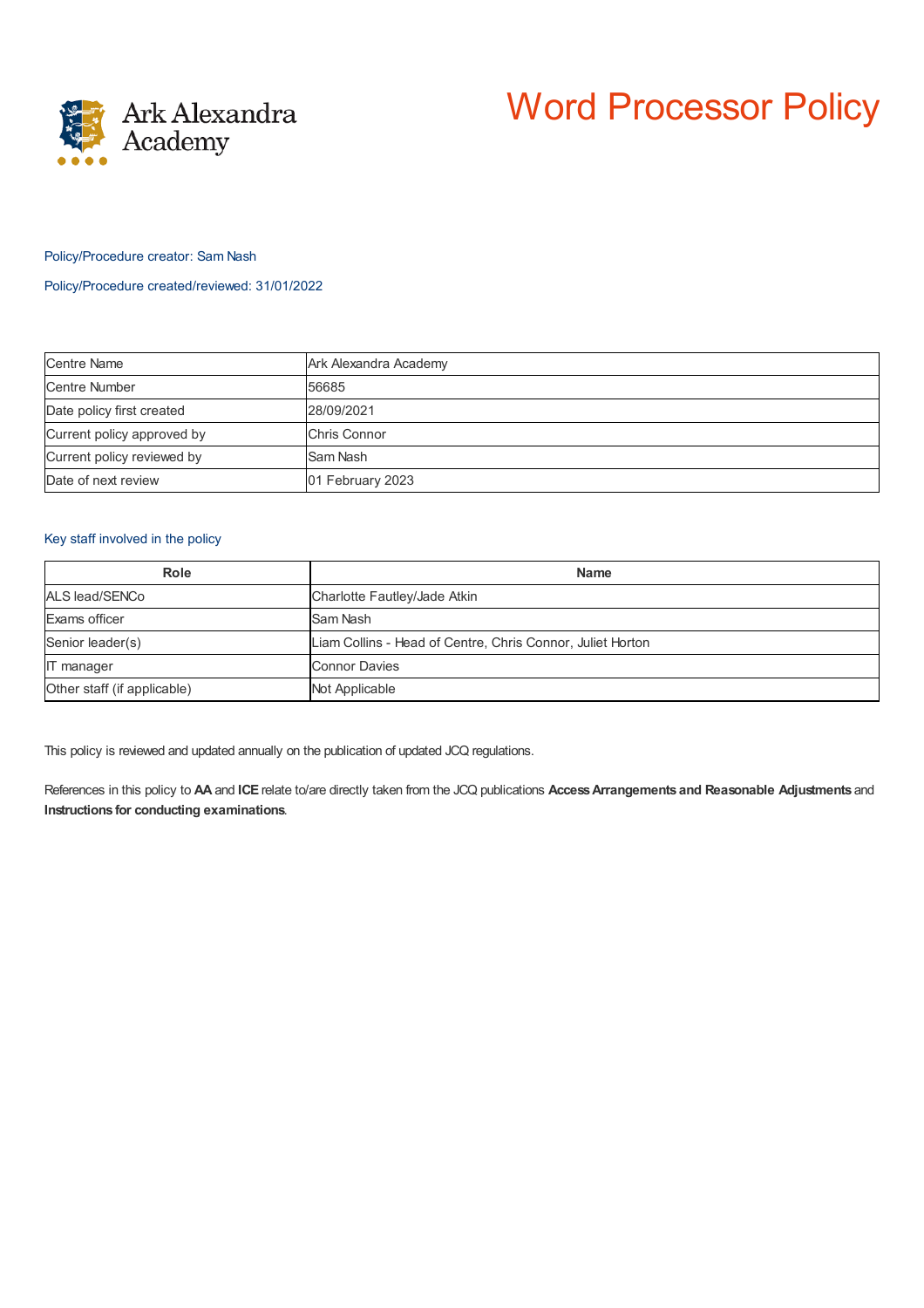# Introduction

(updated 2021/22) The use of a word processor in exams and assessments is an available access arrangement/reasonable adjustment.

The purpose of an access arrangement/reasonable adjustment is to ensure, where possible, that barriers to assessment are removed for a disabled candidate preventing him/her from being placed at a substantial disadvantage as a consequence of persistent and significant difficulties.

The following principles are applied to access arrangements at Ark Alexandra Academy:

- (updated 2021/22) The purpose of an access arrangement/reasonable adjustment is to ensure, where possible, that barriers to assessment are removed for a disabled candidate preventing them from being placed at a substantial disadvantage as a consequence of persistent and significant difficulties. The integrity of the assessment is maintained, whilst at the same time providing access to assessments for a disabled candidate. (AA 4.2.1)
- (updated 2021/22) Although access arrangements/adjustments are intended to allow access to assessments, they are not granted where they will compromise the assessment objectives of the specification in question. (AA 4.2.2)
- (updated 2021/22) Candidates may not require the same access arrangements/reasonable adjustments in each specification. Subjects and their methods of assessments may vary, leading to different demands of the candidate. ALS leads/SENCos must consider the need for access arrangements/reasonable adjustments on a subject-by-subject basis. (AA 4.2.3)
- (updated 2021/22) The Additional Learning Support lead/SENCo must ensure that the proposed access arrangement/reasonable adjustment does not unfairly disadvantage or advantage a candidate. (AA 4.2.1)
- (updated 2021/22) The candidate must have had appropriate opportunities to practice using the access arrangement(s)/reasonable adjustments before his/her first examination. (AA 4.2.7)

# Purpose of the policy

(updated 2021/22) This policy details how Ark Alexandra Academy complies with AA, chapter 4 (Managing the needs of candidates and principles for centres), section 5.8 (Word processor) and ICE, sections 14.20-25 (Word processors (computers, laptops and tablets) when awarding and allocating a candidate the use of word processor in examinations.

The term 'word processor' is used to describe for example, the use of a computer, laptop or tablet.

## The use of a word processor

Ark Alexandra Academy will:

- allocate the use of a word processor to a candidate with the spelling and grammar check/predictive text disabled (switched off) where it is their normal way of working within the centre (AA 5.8.1)
- (updated 2021/22) award the use of a word processor to candidates where appropriate to their needs (AA 5.8.4)

For example, a candidate with:

- a learning difficulty which has a substantial and long term adverse effect on his/her ability to write legibly
- a medical condition
- a physical disability
- a sensory impairment
- planning and organisational problems when writing by hand
- poor handwriting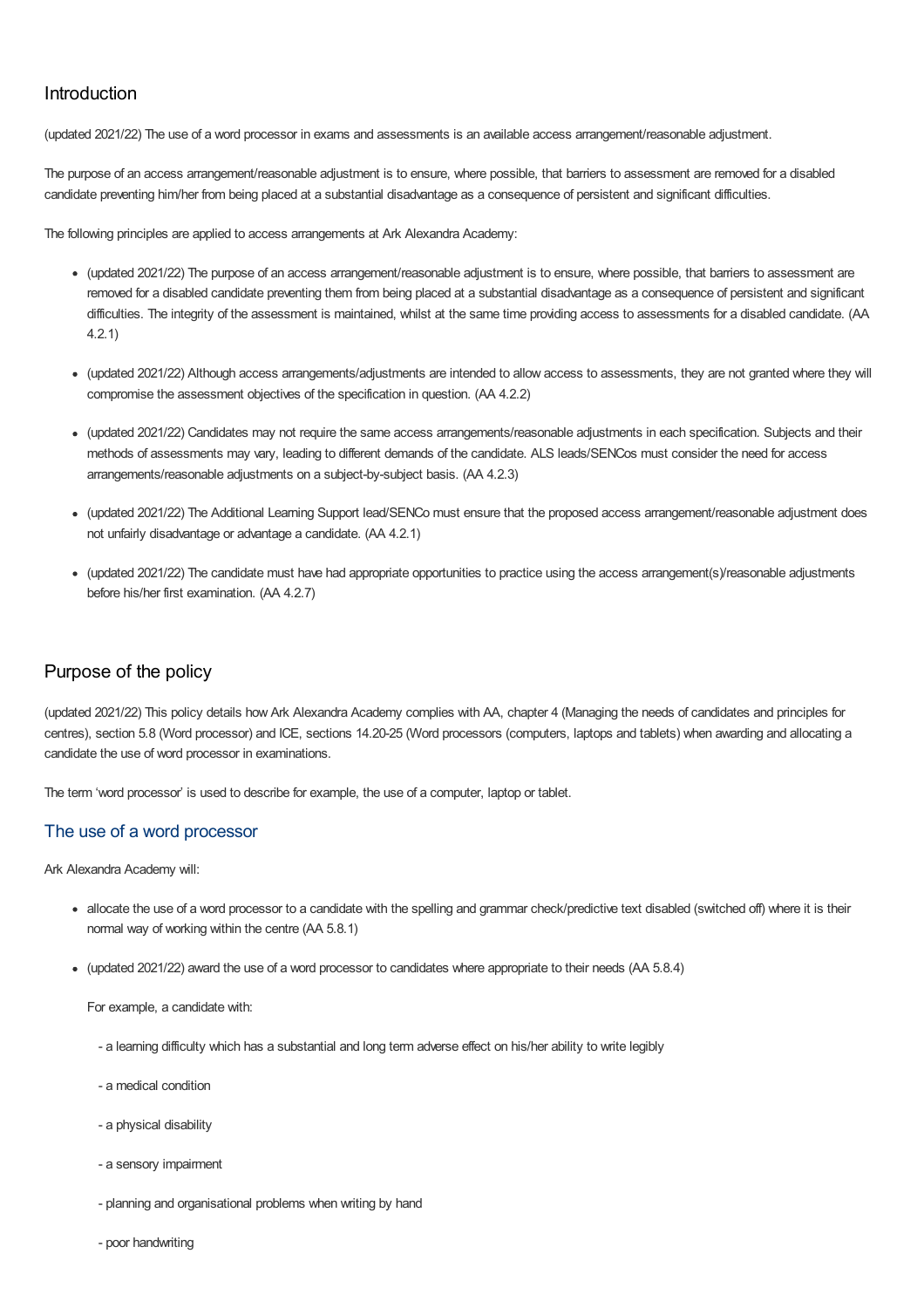- only permit the use of a word processor where the integrity of the assessment can be maintained (AA 4.2.1)
- not grant the use of a word processor where it will compromise the assessment objectives of the specification in question (AA 4.2.2)
- consider on a subject-by-subject basis if the candidate will need to use a word processor in each specification (AA 4.2.3)
- (update 2021/22) process access arrangements/reasonable adjustments at the start of the course, or as soon as practicable having firmly established a picture of need and normal way of working, ensuring arrangements are always approved before an examination or assessment (AA 4.2.4)
- provide the use of word processors to candidates in non-examination assessment components as standard practice unless prohibited by the specification (AA 5.8.2)

Ark Alexandra Academy will not:

• (updated 2021/22) simply grant the use of a word processor to a candidate because he/she now wants to type rather than write in examinations or can work faster on a keyboard, or because he/she uses a laptop at home (AA 5.8.4)

#### **Exceptions**

The only exceptions to the above where the use of a word processor would be considered for a candidate, would be:

- in the event of a temporary injury or impairment, or a diagnosis of a disability or manifestation of an impairment relating to an existing disability arising after the start of the course (AA 4.2.4)
- (updated 2021/22) where the curriculum is delivered electronically and the centre provides word processors to all candidates (AA 5.8.4)

Other centre specific information relating to the use of a word processor:

#### Not applicable

### Arrangements at the time of the assessment for the use of a word processor

A candidate using a word processor is accommodated as follows:

In a separate room to avoid distracting other candidates

In compliance with the regulations, Ark Alexandra Academy:

- provides a word processor with the spelling and grammar check facility/predictive text disabled (switched off) unless an awarding body's specification says otherwise (ICE 14.20)
- (where a candidate is to be seated with the main cohort without the use of a power point) checks the battery capacity of the word processor before the candidate's exam to ensure that the battery is sufficiently charged for the entire duration of the exam (ICE 14.21)
- ensures the candidate is reminded to ensure that the centre number, candidate number and the unit/component code appear on each page as a header or footer e.g. 12345/8001 – 6391/01 (ICE 14.22)
- if a candidate is using a software application that does not allow for the insertion of a header or footer, once the candidate has completed the examination and printed off their typed script, he/she is instructed to handwrite their details as a header or footer; the candidate is supervised throughout this process to ensure that he/she is solely performing this task and not re-reading their answers or amending their work in any way (ICE 14.22)
- ensures the candidate understands that each page of the typed script must be numbered, e.g. page 1 of 6 (ICE 14.23)
- (updated 2021/22) ensures the candidate is reminded to save his/her work at regular intervals (or where possible, an IT technician will set up 'autosave' on each laptop/tablet to ensure that if there is a complication or technical issue, the candidate's work is not lost) (ICE14.24)
- instructs the candidate to use a minimum of 12pt font and double spacing to make marking easier for examiners (ICE 14.24)

Ark Alexandra Academy will ensure the word processor (ICE 14.25):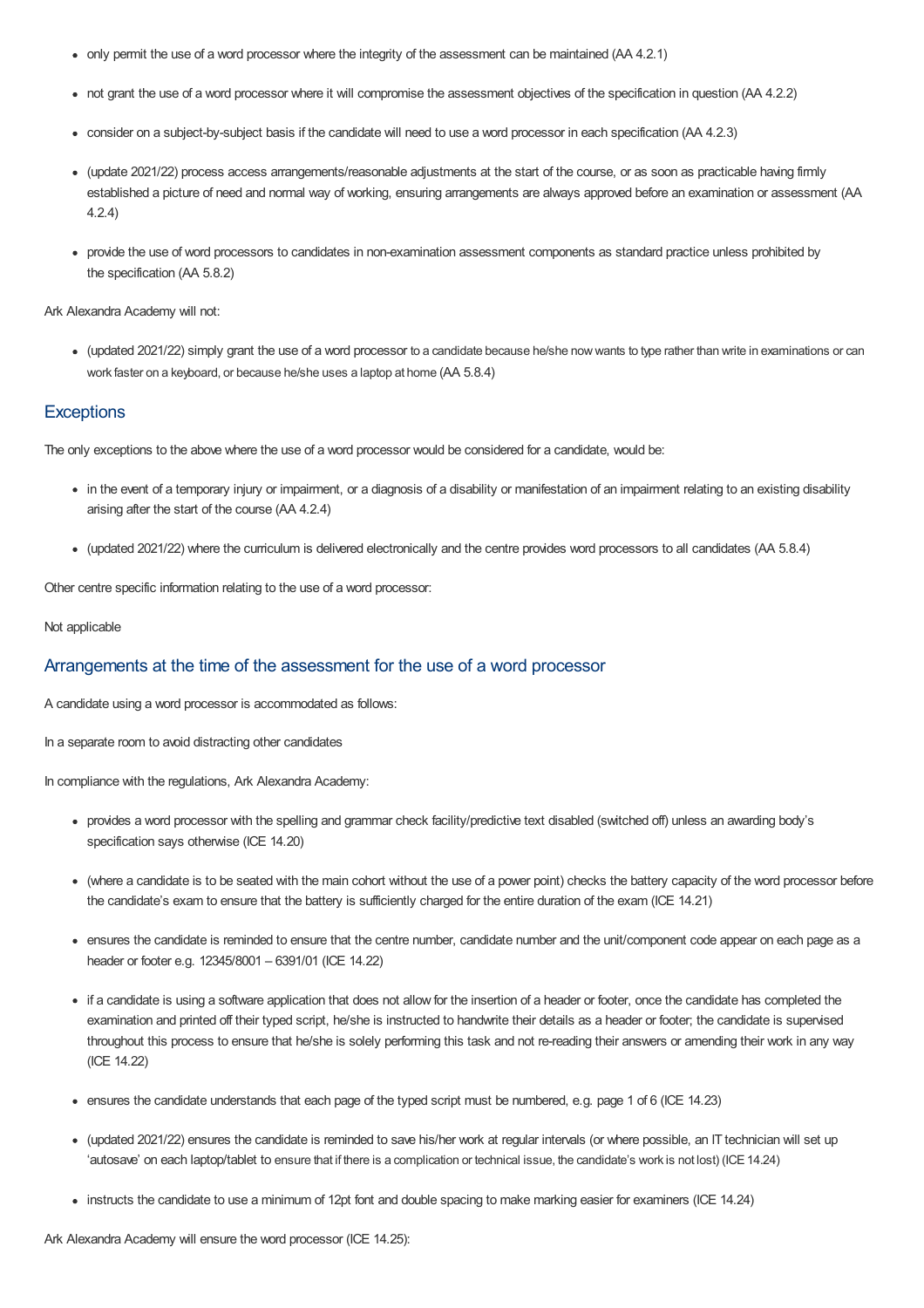- is only used in a way that ensures a candidate's script is produced under secure conditions
- is not used to perform skills which are being assessed
- is not connected to an intranet or any other means of communication
- is in good working order at the time of the exam
- is accommodated in such a way that other candidates are not disturbed and cannot read the screen
- is used as a typewriter, not as a database, although standard formatting software is acceptable and is not connected to an intranet or any other means of communication
- is cleared of any previously stored data
- does not give the candidate access to other applications such as a calculator (where prohibited in the examination), spreadsheets etc.
- does not include graphic packages or computer aided design software unless permission has been given to use these
- does not have any predictive text software or an automatic spelling and grammar check enabled unless the candidate has been permitted a scribe or is using speech recognition technology (a scribe cover sheet must be completed), or the awarding body's specification permits the use of automatic spell checking
- does not include speech recognition technology unless the candidate has permission to use a scribe or relevant software
- is not used on the candidate's behalf by a third party unless the candidate has permission to use a scribe

### Portable storage medium

Ark Alexandra Academy will ensure that any portable storage medium (e.g. a memory stick) used:

#### (ICE 14.25)

- is provided by the centre
- is cleared of any previously stored data

## Printing the script after the exam has ended

Ark Alexandra Academy will ensure that:

(ICE 14.25)

- the word processor is either connected to a printer so that a script can be printed off, or have the facility to print from a portable storage medium
- the candidate is present to verify that the work printed is his/her own
- a word processed script is attached to any answer booklet which contains some of the answers
- where an awarding body requires a cover sheet to be completed this is included with the candidate's typed script (according to the relevant awarding body's instructions)
- if a candidate omits to insert the required header or footer, he/she is instructed to handwrite the details as a header or footer; the candidate is supervised throughout this process to ensure that he/she is solely performing this task and not re-reading their answers or amending their work in any way (ICE 14.22)

Other centre specific information relating to arrangements at the time of the assessment:

Not applicable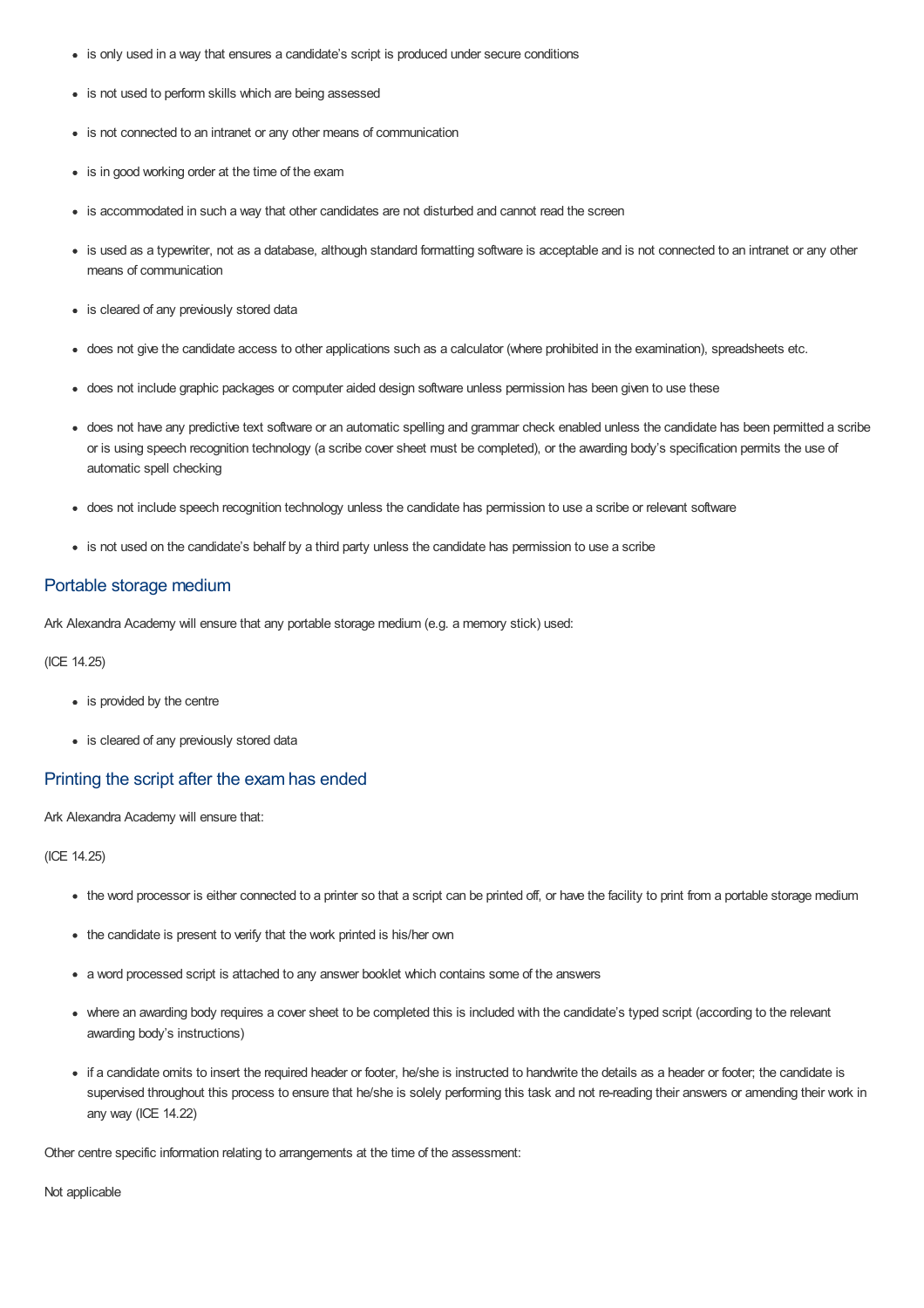## **Statement**

JCQ regulations (**AccessArrangements and Reasonable Adjustments**, section 5.8) state: A member of the centre's senior leadership team must produce a statement for inspection purposes which details the criteria the centre uses to award and allocate word processors for examinations.

## The criteria used to award and allocate word processors for examinations

Ark Alexandra Academy confirms the normal way of working in examinations is:

candidates handwrite responses on their examination scripts (an exception to this is where a candidate may have an approved access arrangement in place, for example the use of a scribe/speech recognition technology)

### Awarding the use of word processors

There are exceptions when Ark Alexandra Academy may award a candidate the use of a word processor in examinations where:

- the candidate has a firmly established need
- it reflects the candidate's normal way of working
- by not being awarded a word processor the candidate would be at a substantial disadvantage to other candidates

This may include where a candidate has, for example:

a learning difficulty which has a substantial and long term adverse effect on his/her ability to write legibly

a medical condition

- a physical disability
- a sensory impairment

planning and organisational problems when writing by hand

poor handwriting

(This list is not exhaustive)

The only exceptions to the above where the use of a word processor may also be considered for a candidate would be:

- on a temporary basis as a consequence of a temporary injury at the time of the assessment
- where a subject within the curriculum is delivered electronically and the centre provides word processors to all candidates

Other centre specific information relating to awarding the use of a word processor:

#### Not applicable

# Allocating the use of word processors at the time of the assessment

Appropriate exam-compliant word processors will be allocated by:

• the IT department in liaison with the ALS lead/SENCo and the exams officer

In exceptional circumstances where the number of compliant word processors may be insufficient for the cohort of candidates approved to use them in an exam session:

- the cohort will be split into two groups
- one group will sit the exam earlier than or later than the awarding body's published start time
- the security of the exam will be maintained at all times and candidates will be supervised in line with section 7.2 of ICE